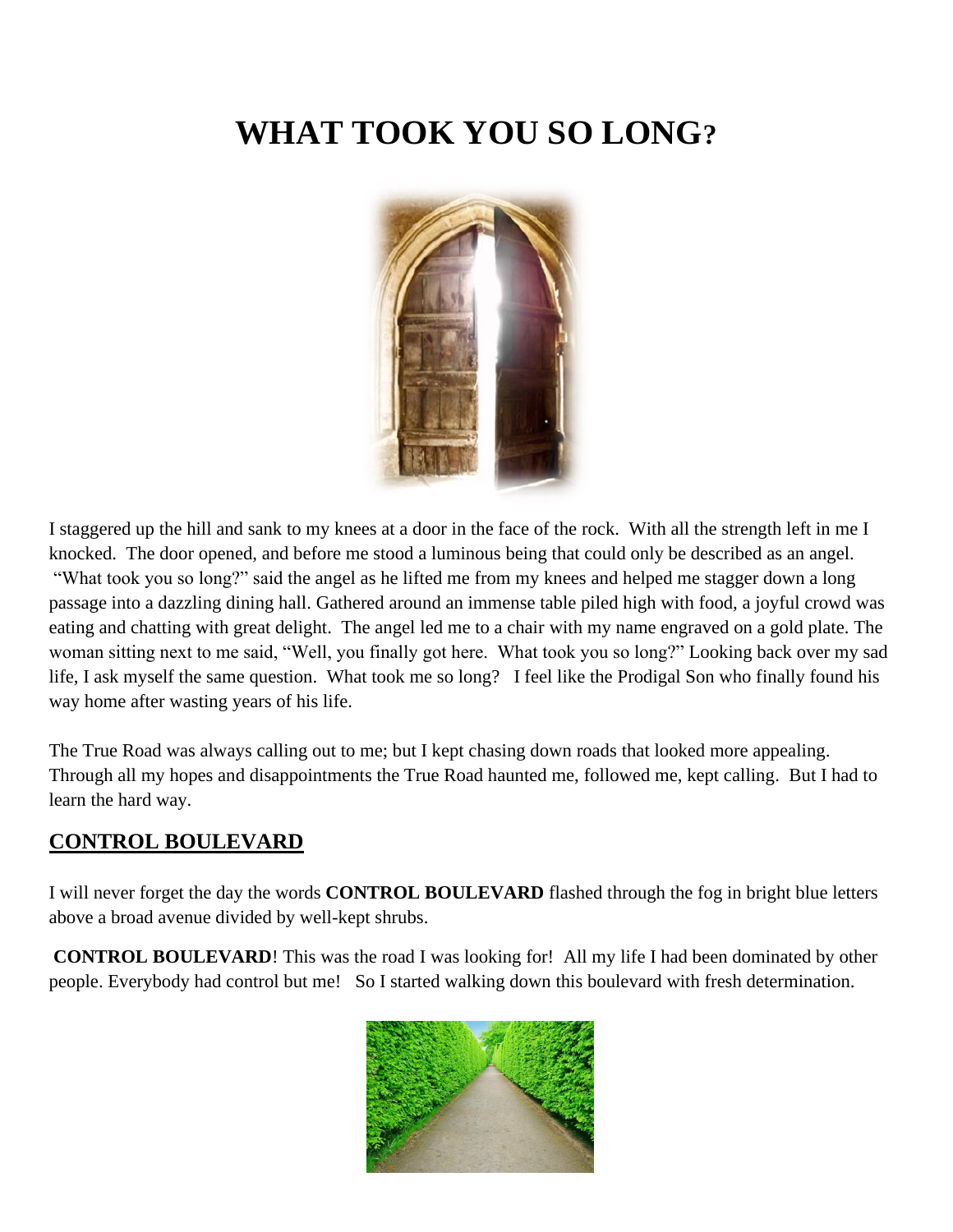"Hey!" cried a voice behind me. "Come back here and clean up this garbage.""Clean it up yourself," I shouted and kept right on walking. I was learning how to take charge---how to make things go my way, for a change! "Who gave you permission to walk on this boulevard?" said a man leaning on a shovel."Who gave you permission to lean on that shovel?" I replied and kept walking.

It's a great feeling to be in control of your own destiny. To say "Yes" when it suits, and to say "No" when it doesn't. But as I kept walking, I noticed that *CONTROL BOULEVARD* was no longer a boulevard. It was getting ever more narrow, until one day I found myself on a path so overgrown I could hardly walk. Finally it came to a dead end at the foot of a rocky cliff. What do I do now? I've lost control!

Off to my right was the True Road. It seemed to be following me. "Come this way," cried a man standing at the entrance.

# **VINDICATION AVENUE**

"Thanks anyway," I said, and took off through the tangled woods until I came upon a beautiful sign which read **VINDICATION AVENUE.** There before my eyes, bordered by flower beds and grassy banks was a smooth road lined with all the people who ever told me I was stupid, all the people who called me a fool. I walked past them with my head held high. "You people called me a fool; look at me now, and weep!" What a great feeling to be vindicated in the eyes of your critics!



As I kept strutting down **VINDICATION AVENUE** the crowds began to thin, until I was alone in an eerie desert. What happened to my critics? Why am I all alone? I began to weep with loneliness when off in the distance appeared a sign in bright pink letters, **HAPPINESS LANE.** Now I've really found what I'm looking for! Happiness!

# **HAPPINESS LANE**

But wouldn't you know? The messenger from the True Road was at my side, pulling at my coat. "Don't be fooled by that phony sign!" he said, "Please, please, come with me on the True Road!"I gave him a little shove and took off toward that beautiful pink sign. After all, happiness is what we're all trying to find.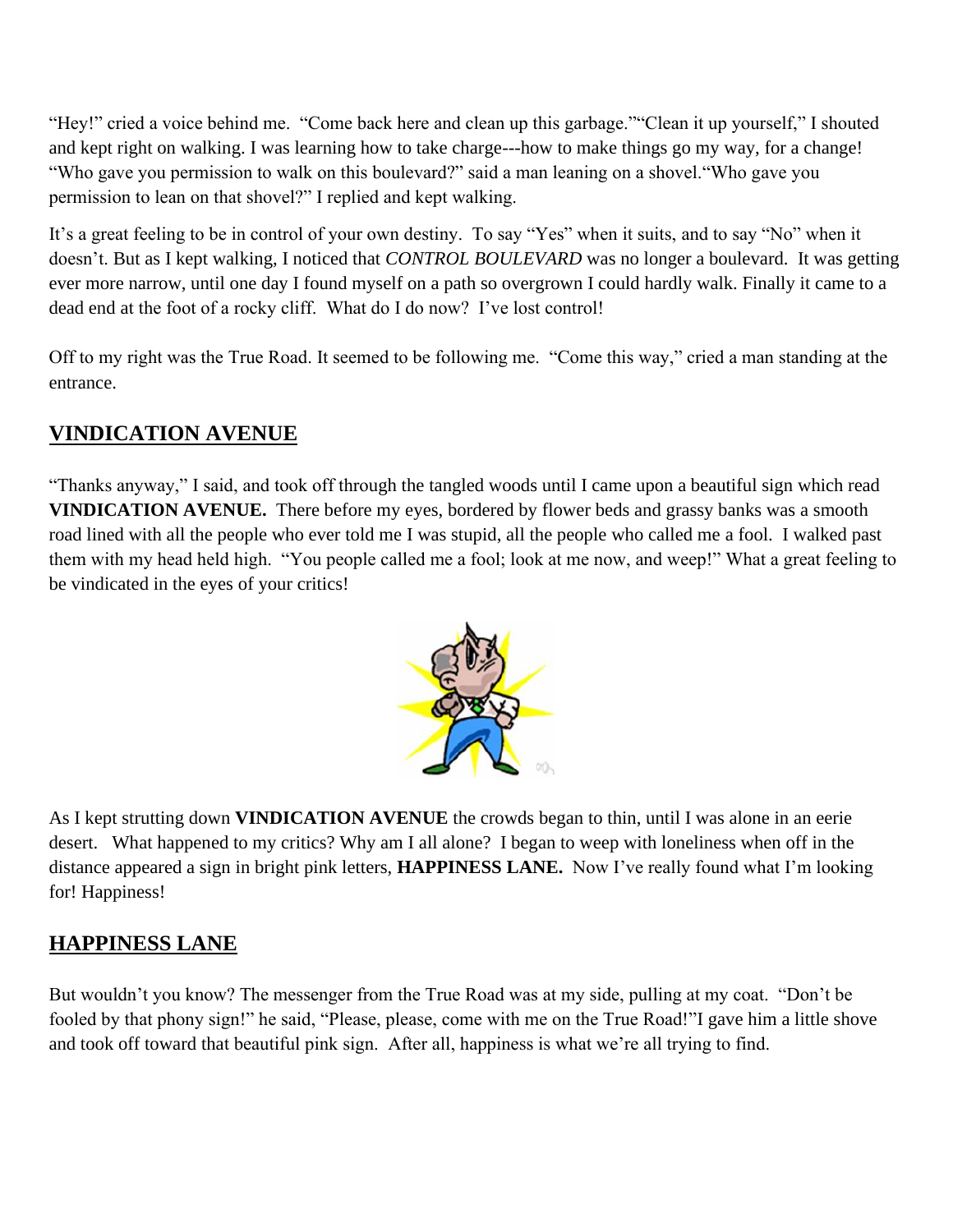Life, Liberty, and the pursuit of Happiness, here I come! A band was playing Take Me Out To the Ball Game, dancing girls and acrobats and magicians lined the road. And food! You never saw such an array of mouthwatering food. I sat down at an outdoor café and ordered a rack of ribs. It was the most beautiful platter of ribs I'd ever seen. But when I went to pick them up, they melted away between my fingers. I picked up my coffee cup, and the coffee turned to warm water in my mouth.

And that was just the beginning. HAPPINESS LANE turned out to be a bitter disappointment.



They can talk all they like about "the pursuit of happiness." Happiness is just another butterfly that always gets away when you chase it.

# **\$ECURITY \$UPERHIGHWAY**

I was trying to figure out how to escape this road of disappointments when a gigantic sign loomed up before my eyes. **\$ECURITY \$UPERHIGHWAY**, read the sign. I noticed that the "S's" in the sign were dollar signs. This is the road I've really been looking for, the road to financial security! But to travel this superhighway I needed a car. So I set off in search of a BMW dealership. Might as well go for the best. Before entering the dealership I pulled out my bankbook, and my heart sank. I didn't even have enough in the bank for the down payment on a BMW. Now what do I do? Just then a stranger addressed me by name. How did he know my name? He not only knew my name, he understood my need.

"You're looking for a way to make money," said the stranger, "and I'm looking for someone to help me with a little fundraiser. Come with me. We're going to make ourselves a nice pile of cash." In no time I was back at BMW with all the cash I needed. Half an hour later I was cruising down **\$ECURITY \$UPERHIGHWAY**, happy as a clam. It's amazing what you can do when you have a few bucks!

A beautiful plaza loomed up on the right so I pulled up, parked my BMW, and went in and had me some lunch. When I came out to get in my car it was gone! My BMW was gone! Stolen! I reached in my wallet to find a phone number, and my money was gone! All of it. I pulled out my bankbook. Nothing left in the account! What's going on?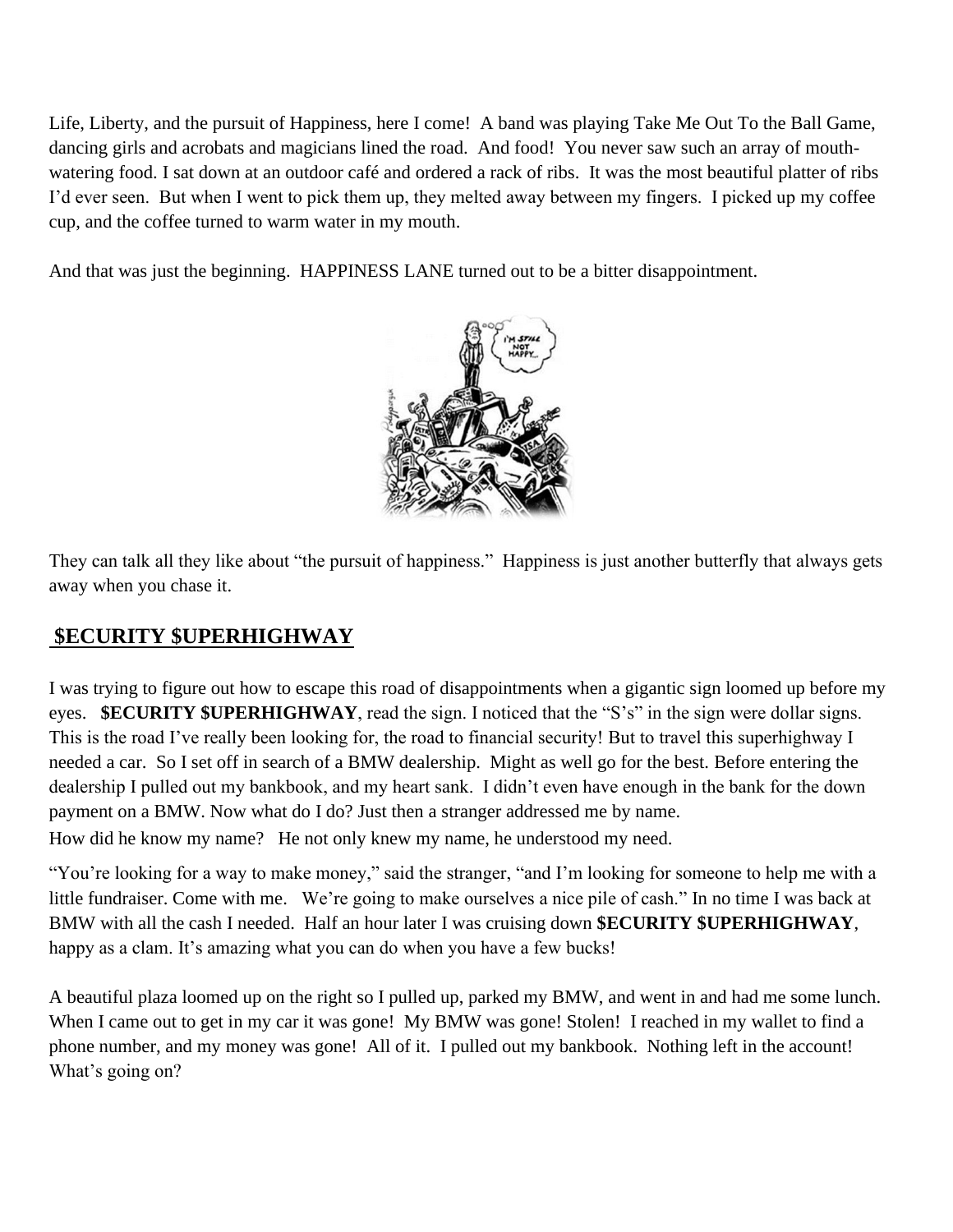#### And they call this **\$ecurity \$uperhighway?**

Security rip-off! No security here! Now what do I do?



### **True Road**

"This is the last time I'm going to make the offer," said the man who drew me aside and pointed once again to the True Road opening off to the right. "Come this way," he said in a voice that made me tremble. There was no sign above this road. No flower beds, no bands playing. At the entrance was a narrow gate. And the road itself was narrower than any of the roads I had traveled. But a strange light seemed to shine upon this road.



"Okay, I've tried everything else, and ended up with nothing. What can I lose?" So I passed through the narrow gate and started my journey on the True Road. "On this road you will never be alone," said my guide, "I will be with you all the way to the end. There will be mountains to climb and valleys to pass through.

You will often come upon signs offering short-cuts to glory. Don't get side-tracked; stay focused. I will give you all the help you need." So off we went. It was a journey like no other. There were joys and disappointments, suffering and comfort. My guide never left me until at last I staggered to that door in the face of the rock and met the angel who said, "What took you so long?"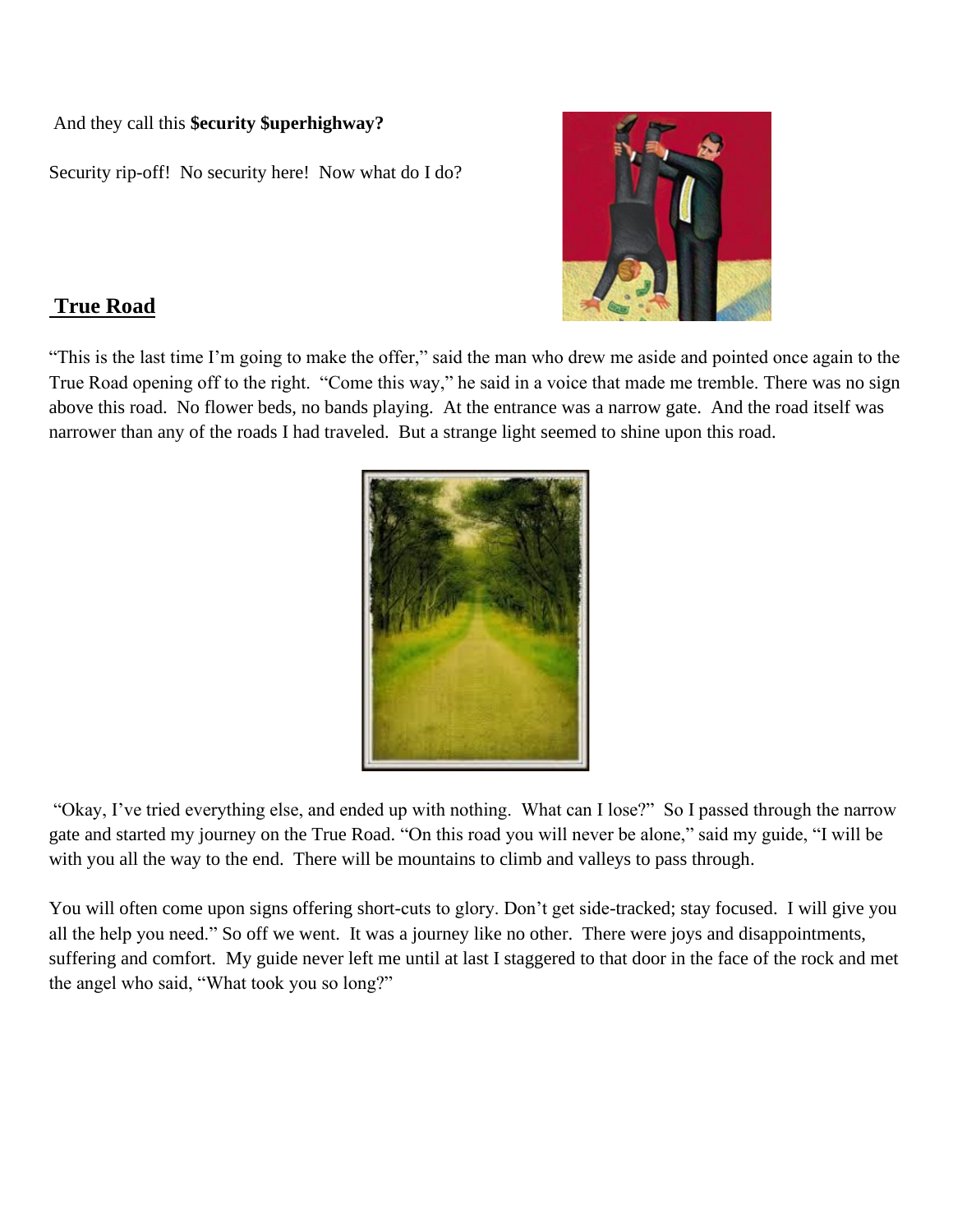

**The Way**

In the early days, they didn't call it Christianity, they called it The Way. They understood that it's more than a set of beliefs we cling to; it's a road we walk.

It begins by leaving all other roads behind, and passing through a narrow gate.

That's what baptism means. Baptism is the narrow gate where I die to all those phony roads and rise to walk on the road that God opens up for me.

Maybe I didn't know what was going on when I was baptized. But now I make it real. "Here I am Lord, I'm coming through the narrow gate. I'm dead to all those other roads, alive only to you."

Now I begin to walk on the narrow road, the only road that leads to life. On this road I'm no longer busy trying to take control. I'm learning that God is in control. And every time I try to control things, I have to repent and give it over to God, and just trust him.

On this road I no longer waste time trying to vindicate myself, trying to prove I'm right. I turn over all my stupidity and all my sins to the Lord who washed them away at his cross. I can't vindicate myself; only God can vindicate me---when he's ready.

### *"And will not God vindicate his elect, who cry to him day and night? Will he delay long over them? I tell you he will vindicate them speedily."*

### *Luke 18:7*

On this road I no longer wear myself out pursuing happiness. On this road, for all its bumps, I have something better. I have the joy of heaven. Inner joy, straight from God, that burns like a flame in my soul day and night.

And best of all, on this road I'm no longer a slave to Mammon---always worrying about money. At last I'm learning to trust the heavenly Father to provide, as the Master keeps reminding me,

"*Seek first the Kingdom of God and his righteousness, and all these things shall be yours as well." Matthew 6:33*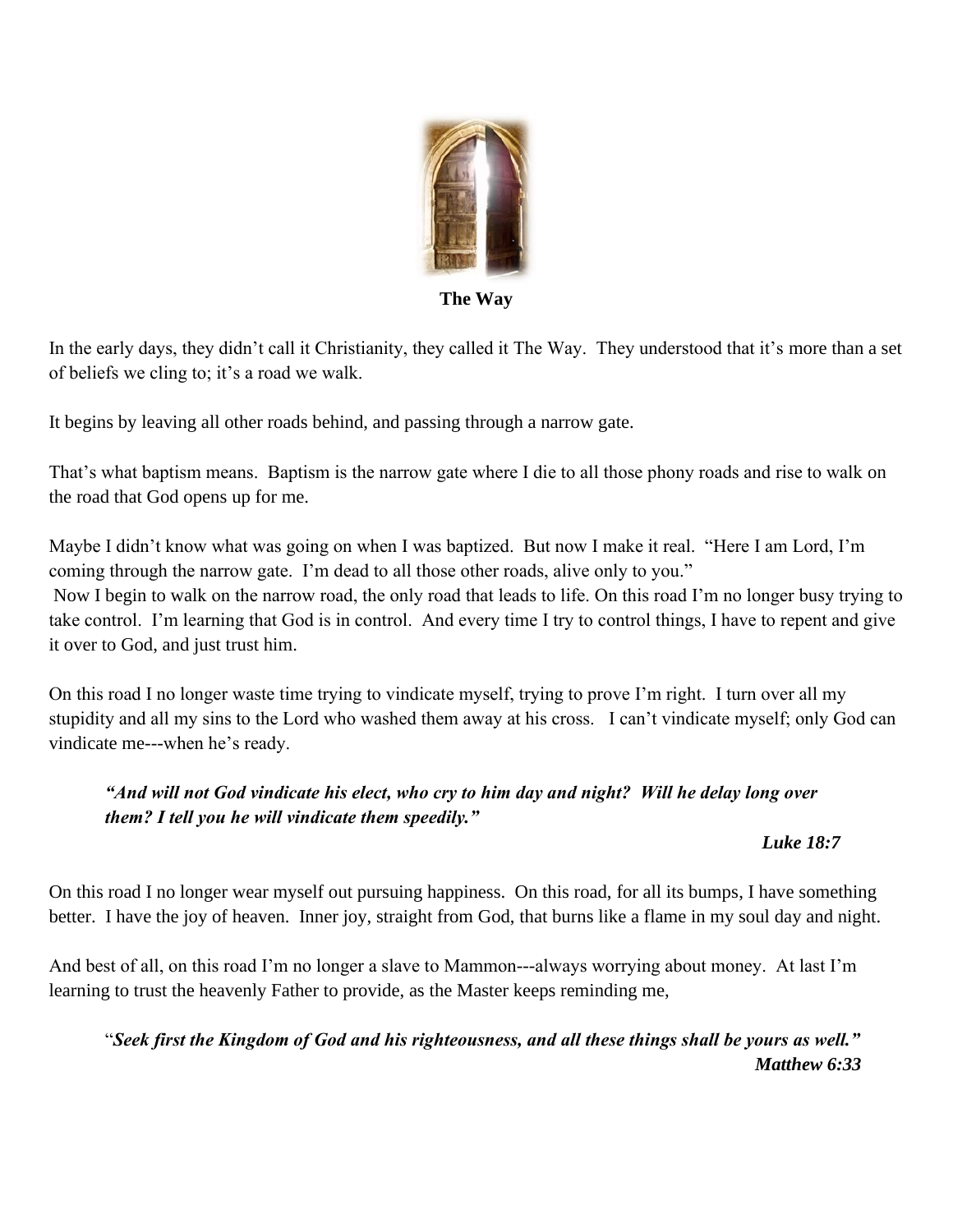On this road, I'm breathing the air of heaven.

The Spirit of the Lord is right here, sustaining me, showing me the way.

#### **This road, of course, is Jesus himself.**

And here's a fact that is rarely taught in our churches. So pay attention.

Everybody who has ever lived on this planet gets a chance to walk this road. Everybody. No exceptions.

#### *"And I, when I am lifted up from the earth (on the cross) will draw all people to myself." John 12:32*

#### **All people.**

He died for all. He opens the way for all. Not just for Christians. For Muslims, Buddhists, atheists, anarchists.

Sooner or later everybody gets the chance to walk the True Road.

### *"I am the Way, the Truth, and the Life. No one comes to the Father but by me." John 14:6*

Once you hear those words---really hear them,

you have to decide whether they are the words of a madman or the words of the Incarnate God.

#### *"I am the Way, the Truth, and the Life. No one comes to the Father but by me."*

If those words sound to you like the words of a madman, ignore them and choose whatever road appeals to you. But if those words sound to you like the words of the Incarnate God...

What are you waiting for?

Listen to Jesus' final conversation with Peter in the gospel of John. It's after the resurrection. Jesus has just finished serving breakfast to a few of his disciples on the shore of Galilee.

He points to a pile of fish they've just caught and says to Peter.

Simon, son of John, do you love me more than these? Lord, you know that I love you. Feed my sheep.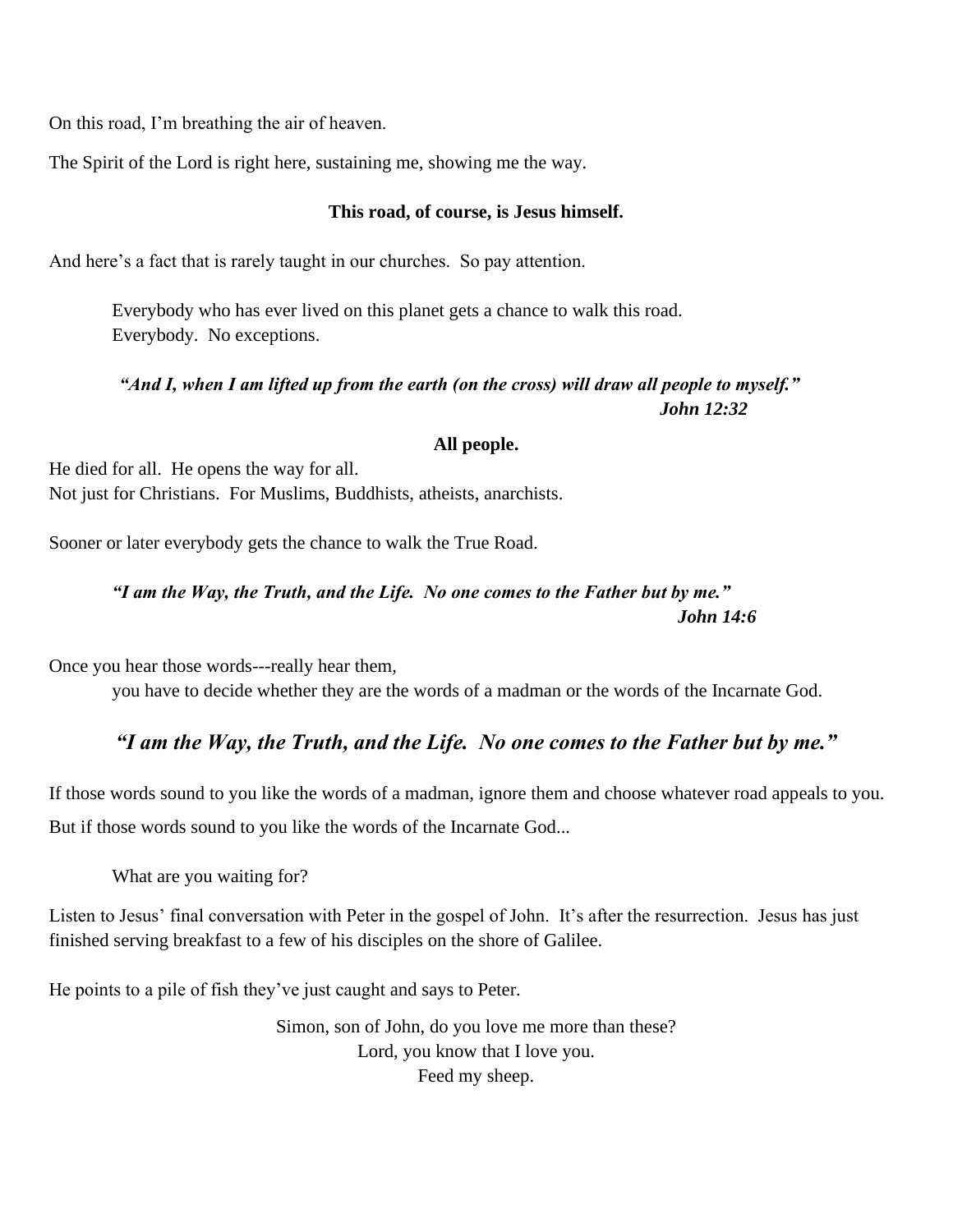Three times Jesus says in effect to Peter, "If you love me, forget about the fish, and start feeding my sheep." And then Jesus tells Peter how he's going to die.

Peter says,

"What about John? What's going to happen to him"

Jesus says,

*"If it is my will that he remains until I come, what is that to you? Follow me!"*

*John 21*

"Listen Peter, don't worry about what's going to happen to John or anyone else.

You just follow me. Focus on walking in my footsteps. Stick with me on the True Road all the way to your cross, and the glory beyond."

### **"Follow me!" "Follow me."**

I'm not following Martin Luther. I'm not following John Calvin or Billy Graham or Franklin Graham or Moses or Elijah. I'm following Jesus---only Jesus.

Every morning I pass through that narrow gate afresh and present my body as a living sacrifice to the Master.

"Here I am, Lord, I'm here to follow you through this day. I'm turning my mind away from all those other roads to walk in the light of your Spirit."

Today again the Lord is going to teach me how to love God with all my heart, and my neighbor as myself. He's going to cause names to come into my mind---people he wants me to pray for. He's going to send people across my path who need an encouraging word or a helping hand. My phone is going to ring with a soul who just needs someone to talk to.

It's a daily walk in the light of God on the only road that leads to life.

Perhaps some of us right now are walking along CONTROL BOULEVARD, still trying to control the universe. And some of us may be marching down VINDICATION AVENUE, still trying to prove how right we are. And some of us may be doing a little dance down HAPPINESS LANE, blissfully chasing butterflies. And some of us may be cruising along \$ECURITY \$UPERHIGHWAY in our BMW, clinging to our credit cards and bankbooks as if they were indestructible.

But off to the right, the Narrow Gate is wide open. And the Lord of the Narrow Road is calling us once again to turn away from all those other roads and come with him on the only road that leads to life.

### **All we have to do is answer his call and follow.**